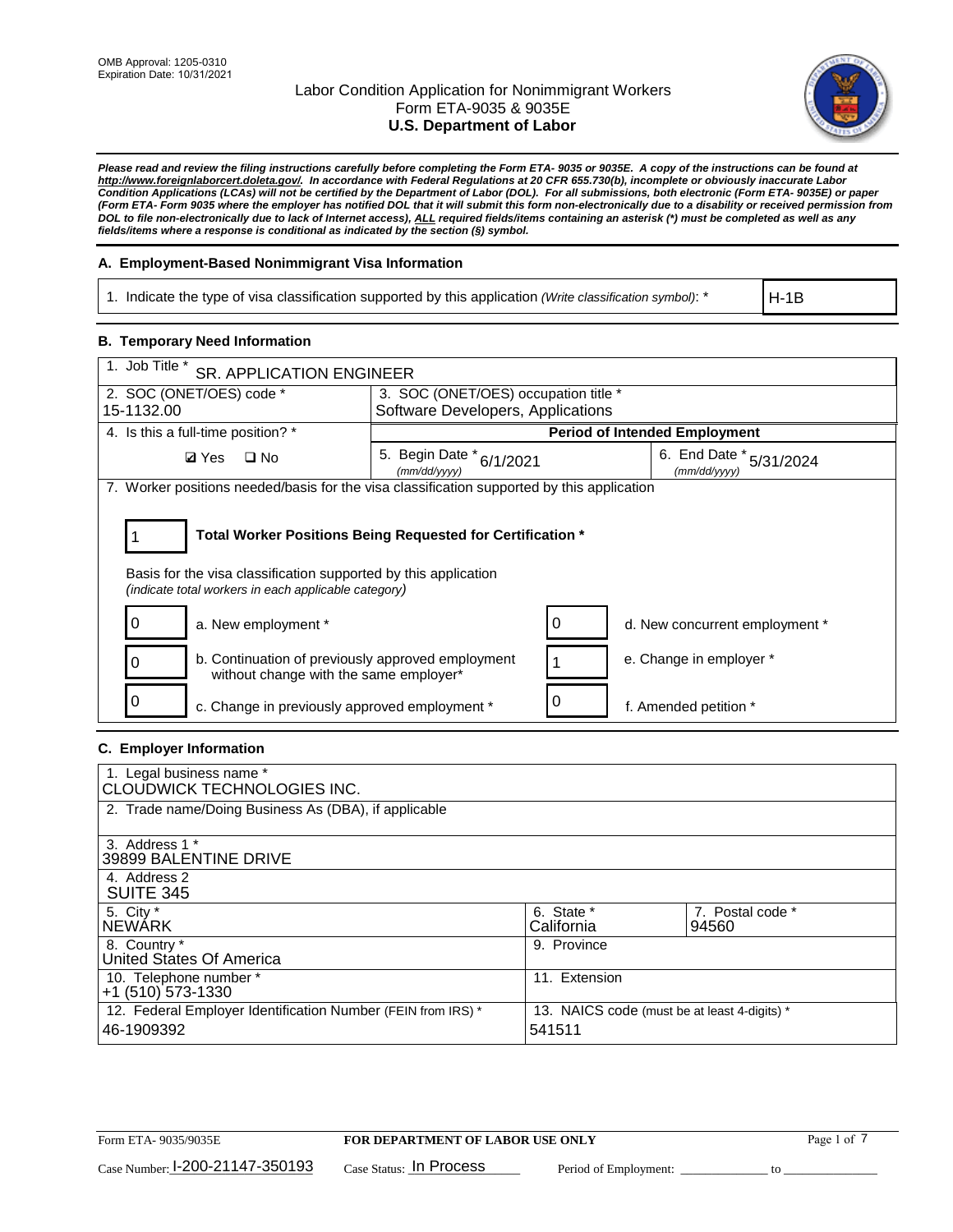

# **D. Employer Point of Contact Information**

**Important Note**: The information contained in this Section must be that of an employee of the employer who is authorized to act on behalf of the employer in labor certification matters. The information in this Section must be different from the agent or attorney information listed in Section E, unless the attorney is an employee of the employer.

| 1. Contact's last (family) name *                   | 2. First (given) name * |                          | 3. Middle name(s)         |
|-----------------------------------------------------|-------------------------|--------------------------|---------------------------|
| <b>CHHABRA</b>                                      | <b>MANINDER</b>         |                          | <b>SINGH</b>              |
| 4. Contact's job title *<br>CHIEF EXECUTIVE OFFICER |                         |                          |                           |
| 5. Address 1 *<br>39899 BALENTINE DRIVE             |                         |                          |                           |
| 6. Address 2<br><b>SUITE 345</b>                    |                         |                          |                           |
| 7. City *<br><b>NEWÁRK</b>                          |                         | 8. State *<br>California | 9. Postal code *<br>94560 |
| 10. Country *<br>United States Of America           |                         | 11. Province             |                           |
| 12. Telephone number *                              | Extension<br>13.        | 14. E-Mail address       |                           |
| +1 (510) 573-1330                                   |                         | MANI@CLOUDWICK.COM       |                           |

# **E. Attorney or Agent Information (If applicable)**

**Important Note**: The employer authorizes the attorney or agent identified in this section to act on its behalf in connection with the filing of this application.

| 1. Is the employer represented by an attorney or agent in the filing of this application? *<br>If "Yes," complete the remainder of Section E below. |                         | <b>Ø</b> Yes<br>$\Box$ No |                               |                                                      |
|-----------------------------------------------------------------------------------------------------------------------------------------------------|-------------------------|---------------------------|-------------------------------|------------------------------------------------------|
| 2. Attorney or Agent's last (family) name §                                                                                                         | 3. First (given) name § |                           |                               | 4. Middle name(s)                                    |
| AHLUWALIA                                                                                                                                           | <b>INDERJIT</b>         |                           | <b>SINGH</b>                  |                                                      |
| 5. Address 1 §<br>1871 THE ALAMEDA                                                                                                                  |                         |                           |                               |                                                      |
| 6. Address 2<br><b>SUITE 333</b>                                                                                                                    |                         |                           |                               |                                                      |
| 7. City §<br>SAN JOSE                                                                                                                               |                         | 8. State §<br>California  | 95126                         | 9. Postal code §                                     |
| 10. Country §<br>United States Of America                                                                                                           |                         | 11. Province              |                               |                                                      |
| 12. Telephone number §                                                                                                                              | 13. Extension           | 14. E-Mail address        |                               |                                                      |
| +1 (408) 981-7696                                                                                                                                   |                         | INDER@AHLUWALIA-FIRM.COM  |                               |                                                      |
| 15. Law firm/Business name §                                                                                                                        |                         |                           | 16. Law firm/Business FEIN §  |                                                      |
| THE AHLUWALIA FIRM                                                                                                                                  |                         |                           | 26-2910905                    |                                                      |
| 17. State Bar number (only if attorney) §                                                                                                           |                         |                           |                               | 18. State of highest court where attorney is in good |
| 26168                                                                                                                                               |                         | Tennessee                 | standing (only if attorney) § |                                                      |
| 19. Name of the highest State court where attorney is in good standing (only if attorney) §                                                         |                         |                           |                               |                                                      |
| TENNESSEE SUPREME COURT                                                                                                                             |                         |                           |                               |                                                      |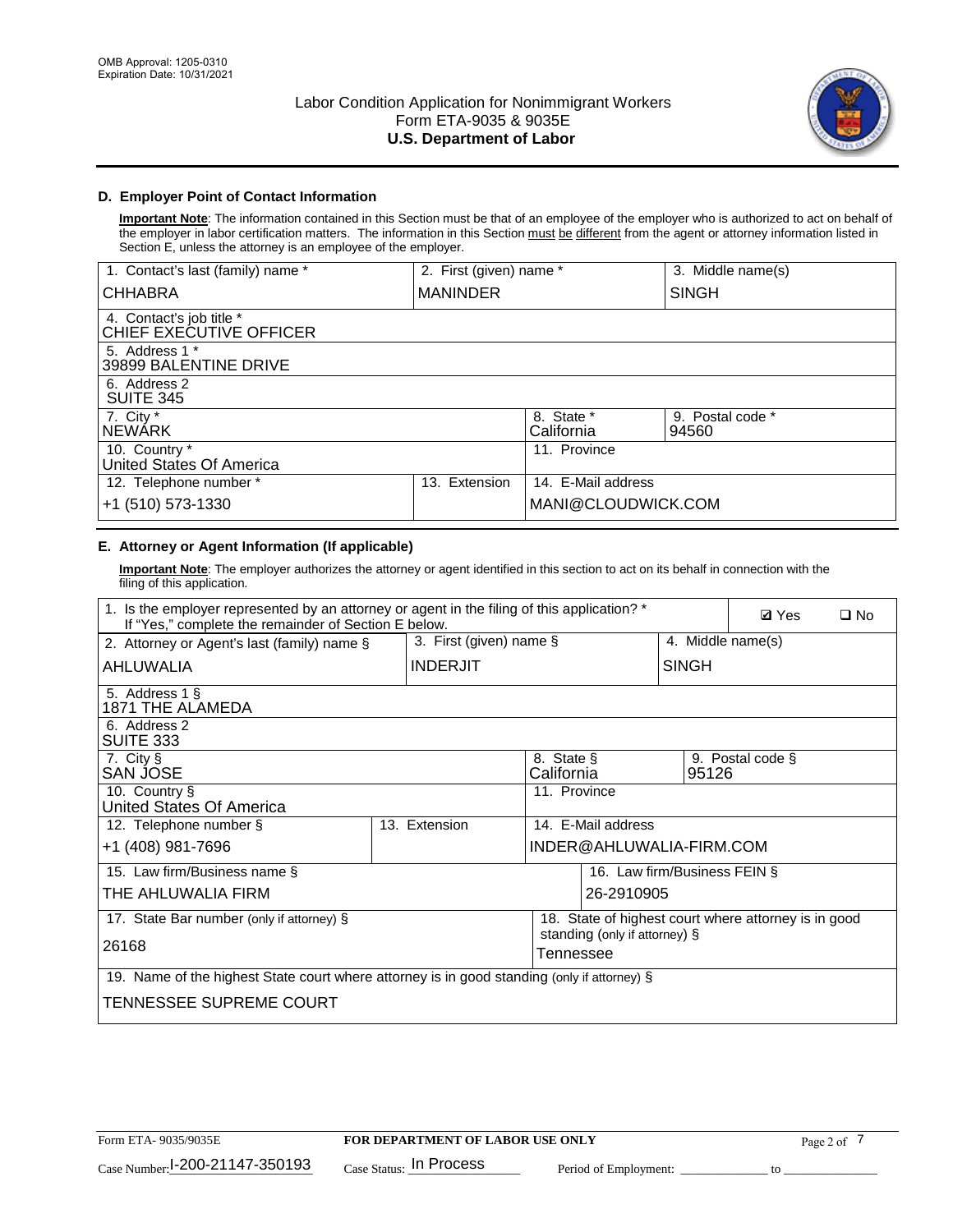

### **F. Employment and Wage Information**

**Important Note**: The employer must define the intended place(s) of employment with as much geographic specificity as possible. Each intended place(s) of employment listed below must be the worksite or physical location where the work will actually be performed and cannot be a P.O. Box. The employer must identify all intended places of employment, including those of short duration, on the LCA. 20 CFR 655.730(c)(5). If the employer is submitting this form non-electronically and the work is expected to be performed in more than one location, an attachment must be submitted in order to complete this section. An employer has the option to use either a single Form ETA-9035/9035E or multiple forms to disclose all intended places of employment. If the employer has more than ten (10) intended places of employment at the time of filing this application, the employer must file as many additional LCAs as are necessary to list all intended places of employment. See the form instructions for further information about identifying all intended places of employment.

### a.*Place of Employment Information* 1

|                                                                                                      | 1. Enter the estimated number of workers that will perform work at this place of employment under<br>1<br>the LCA.*                          |  |                                          |                      |  |             |
|------------------------------------------------------------------------------------------------------|----------------------------------------------------------------------------------------------------------------------------------------------|--|------------------------------------------|----------------------|--|-------------|
|                                                                                                      | 2. Indicate whether the worker(s) subject to this LCA will be placed with a secondary entity at this<br>$\Box$ Yes<br>place of employment. * |  |                                          |                      |  | <b>Z</b> No |
|                                                                                                      | 3. If "Yes" to question 2, provide the legal business name of the secondary entity. §                                                        |  |                                          |                      |  |             |
|                                                                                                      | 4. Address 1 *                                                                                                                               |  |                                          |                      |  |             |
|                                                                                                      | 5372 SE LONE OAK ST                                                                                                                          |  |                                          |                      |  |             |
|                                                                                                      | 5. Address 2                                                                                                                                 |  |                                          |                      |  |             |
|                                                                                                      | 6. City $*$<br>7. County *<br><b>HILLSBORO</b><br>Washington                                                                                 |  |                                          |                      |  |             |
| 8. State/District/Territory *                                                                        |                                                                                                                                              |  | 9. Postal code *                         |                      |  |             |
| Oregon                                                                                               |                                                                                                                                              |  | 97123                                    |                      |  |             |
|                                                                                                      | 10. Wage Rate Paid to Nonimmigrant Workers *                                                                                                 |  | 10a. Per: (Choose only one)*             |                      |  |             |
| □ Hour □ Week □ Bi-Weekly □ Month ☑ Year<br>From $\frac{1}{3}$ 125424 00 To: $\frac{1}{3}$ 140000 00 |                                                                                                                                              |  |                                          |                      |  |             |
|                                                                                                      | 11. Prevailing Wage Rate *                                                                                                                   |  | 11a. Per: (Choose only one)*             |                      |  |             |
|                                                                                                      | 125424 00<br>$\mathbf{\$}$                                                                                                                   |  | □ Hour □ Week □ Bi-Weekly □ Month ☑ Year |                      |  |             |
|                                                                                                      | Questions 12-14. Identify the source used for the prevailing wage (PW) (check and fully complete only one): *                                |  |                                          |                      |  |             |
| 12.                                                                                                  | a. PWD tracking number §<br>A Prevailing Wage Determination (PWD) issued by the Department of Labor                                          |  |                                          |                      |  |             |
| 13.<br>$\mathbf v$                                                                                   | A PW obtained independently from the Occupational Employment Statistics (OES) Program                                                        |  |                                          |                      |  |             |
|                                                                                                      | a. Wage Level (check one): §                                                                                                                 |  |                                          | b. Source Year §     |  |             |
|                                                                                                      | D IV<br>□⊪<br>$\square$ $\square$<br>$\Box$ N/A<br>□⊥                                                                                        |  |                                          | 7/1/2020 - 6/30/2021 |  |             |
| 14.                                                                                                  | A PW obtained using another legitimate source (other than OES) or an independent authoritative source                                        |  |                                          |                      |  |             |
|                                                                                                      | a. Source Type (check one): §                                                                                                                |  |                                          | b. Source Year §     |  |             |
|                                                                                                      | $\Box$ CBA<br>$\Box$ DBA<br>$\square$ SCA<br>$\Box$ Other/ PW Survey                                                                         |  |                                          |                      |  |             |
|                                                                                                      | c. If responded "Other/ PW Survey" in question 14.a, enter the name of the survey producer or publisher §                                    |  |                                          |                      |  |             |
|                                                                                                      |                                                                                                                                              |  |                                          |                      |  |             |
|                                                                                                      | d. If responded "Other/ PW Survey" in question 14.a, enter the title or name of the PW survey §                                              |  |                                          |                      |  |             |
|                                                                                                      |                                                                                                                                              |  |                                          |                      |  |             |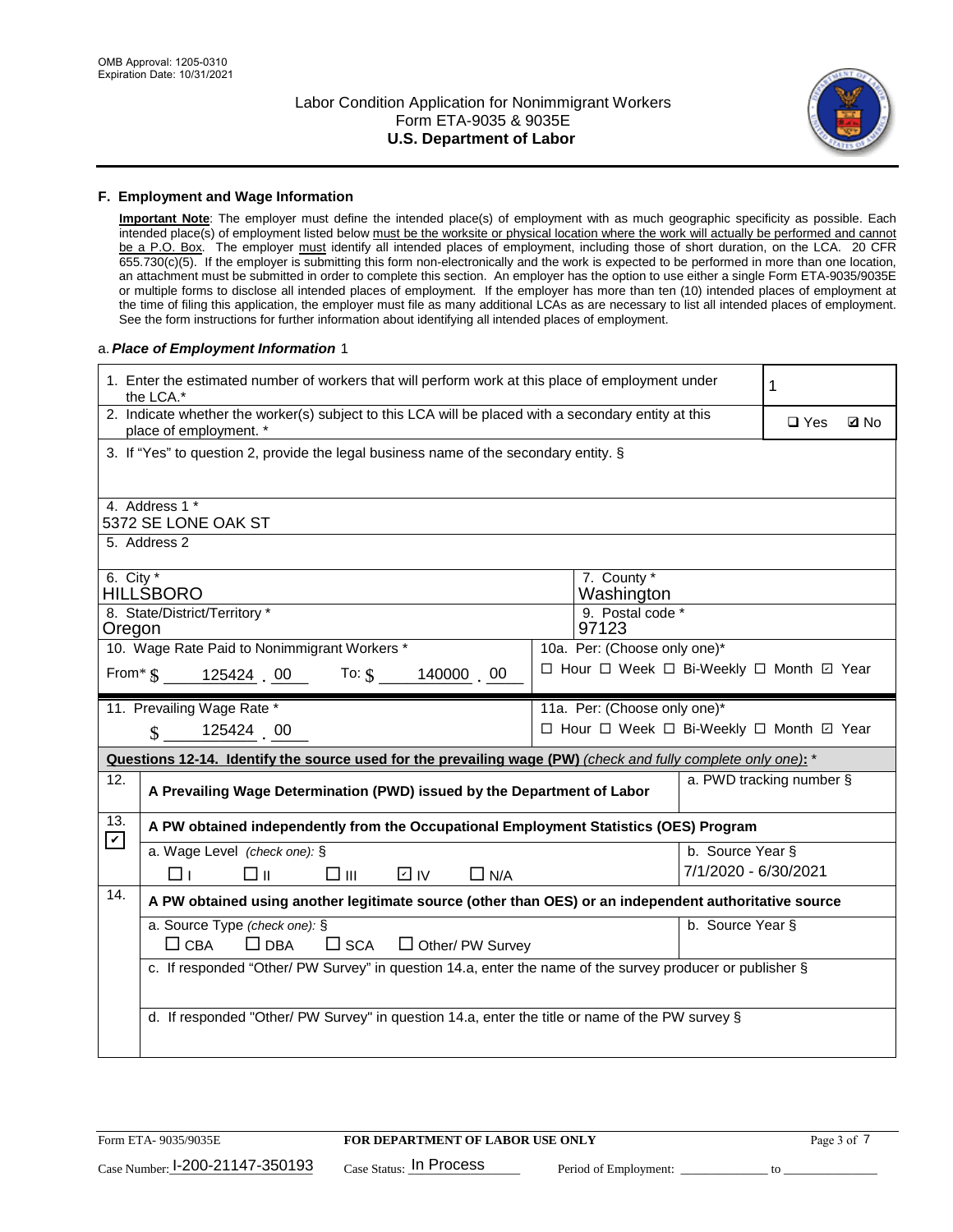

# **G. Employer Labor Condition Statements**

! *Important Note:* In order for your application to be processed, you MUST read Section G of the Form ETA-9035CP - General Instructions for the 9035 & 9035E under the heading "Employer Labor Condition Statements" and agree to all four (4) labor condition statements summarized below:

- (1) **Wages:** The employer shall pay nonimmigrant workers at least the prevailing wage or the employer's actual wage, whichever is higher, and pay for non-productive time. The employer shall offer nonimmigrant workers benefits and eligibility for benefits provided as compensation for services on the same basis as the employer offers to U.S. workers. The employer shall not make deductions to recoup a business expense(s) of the employer including attorney fees and other costs connected to the performance of H-1B, H-1B1, or E-3 program functions which are required to be performed by the employer. This includes expenses related to the preparation and filing of this LCA and related visa petition information. 20 CFR 655.731;
- (2) **Working Conditions:** The employer shall provide working conditions for nonimmigrants which will not adversely affect the working conditions of workers similarly employed. The employer's obligation regarding working conditions shall extend for the duration of the validity period of the certified LCA or the period during which the worker(s) working pursuant to this LCA is employed by the employer, whichever is longer. 20 CFR 655.732;
- (3) **Strike, Lockout, or Work Stoppage:** At the time of filing this LCA, the employer is not involved in a strike, lockout, or work stoppage in the course of a labor dispute in the occupational classification in the area(s) of intended employment. The employer will notify the Department of Labor within 3 days of the occurrence of a strike or lockout in the occupation, and in that event the LCA will not be used to support a petition filing with the U.S. Citizenship and Immigration Services (USCIS) until the DOL Employment and Training Administration (ETA) determines that the strike or lockout has ended. 20 CFR 655.733; and
- (4) **Notice:** Notice of the LCA filing was provided no more than 30 days before the filing of this LCA or will be provided on the day this LCA is filed to the bargaining representative in the occupation and area of intended employment, or if there is no bargaining representative, to workers in the occupation at the place(s) of employment either by electronic or physical posting. This notice was or will be posted for a total period of 10 days, except that if employees are provided individual direct notice by e-mail, notification need only be given once. A copy of the notice documentation will be maintained in the employer's public access file. A copy of this LCA will be provided to each nonimmigrant worker employed pursuant to the LCA. The employer shall, no later than the date the worker(s) report to work at the place(s) of employment, provide a signed copy of the certified LCA to the worker(s) working pursuant to this LCA. 20 CFR 655.734.

1. **I have read and agree to** Labor Condition Statements 1, 2, 3, and 4 above and as fully explained in Section G of the Form ETA-9035CP – General Instructions for the 9035 & 9035E and the Department's regulations at 20 CFR 655 Subpart H. \*

**Ø**Yes ロNo

## **H. Additional Employer Labor Condition Statements –H-1B Employers ONLY**

!**Important Note***:* In order for your H-1B application to be processed, you MUST read Section H – Subsection 1 of the Form ETA 9035CP – General Instructions for the 9035 & 9035E under the heading "Additional Employer Labor Condition Statements" and answer the questions below.

#### *a. Subsection 1*

| 1. At the time of filing this LCA, is the employer H-1B dependent? §                                                                                                                                                                                                      |  |  | $\square$ No |  |
|---------------------------------------------------------------------------------------------------------------------------------------------------------------------------------------------------------------------------------------------------------------------------|--|--|--------------|--|
| 2. At the time of filing this LCA, is the employer a willful violator? $\S$                                                                                                                                                                                               |  |  | ⊡ No         |  |
| 3. If "Yes" is marked in questions H.1 and/or H.2, you must answer "Yes" or "No" regarding<br>whether the employer will use this application ONLY to support H-1B petitions or extensions of<br>status for exempt H-1B nonimmigrant workers? §                            |  |  | $\Box$ No    |  |
| 4. If "Yes" is marked in question H.3, identify the statutory basis for the<br>$\Box$ \$60,000 or higher annual wage<br>exemption of the H-1B nonimmigrant workers associated with this<br>□ Master's Degree or higher in related specialty<br><b>Both</b><br>LCA. §<br>☑ |  |  |              |  |
| H-1B Dependent or Willful Violator Employers -Master's Degree or Higher Exemptions ONLY                                                                                                                                                                                   |  |  |              |  |
| 5. Indicate whether a completed Appendix A is attached to this LCA covering any H-1B<br>nonimmigrant worker for whom the statutory exemption will be based <b>ONLY</b> on attainment of a<br>$\Box$ Yes<br>⊟ No<br>Master's Degree or higher in related specialty. §      |  |  | <b>Q</b> N/A |  |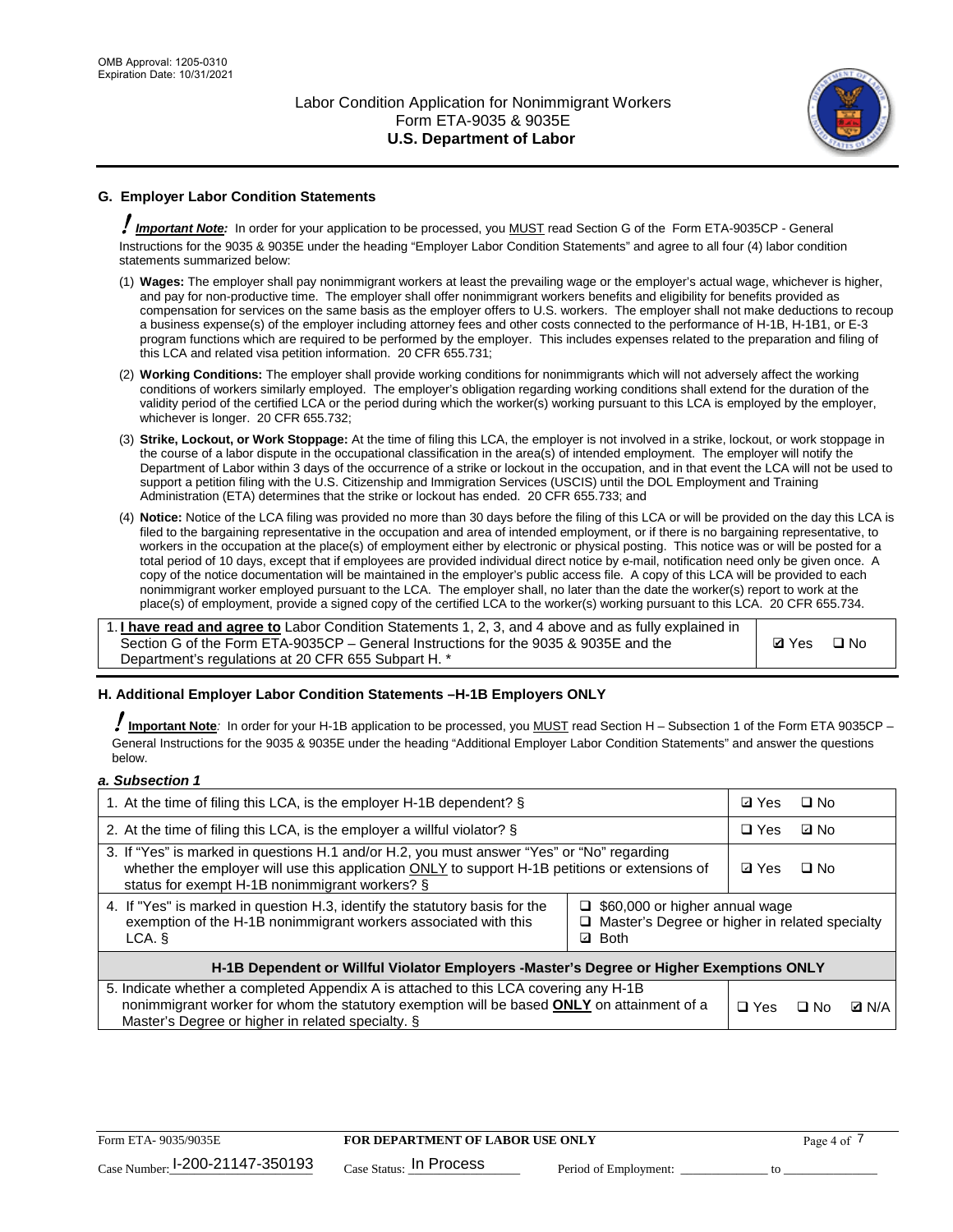

**If you marked "Yes" to questions H.a.1 (H-1B dependent) and/or H.a.2 (H-1B willful violator) and "No" to question H.a.3 (exempt H-1B nonimmigrant workers), you MUST read Section H – Subsection 2 of the Form ETA 9035CP – General Instructions for the 9035 & 9035E under the heading "Additional Employer Labor Condition Statements" and indicate your agreement to all three (3) additional statements summarized below.**

### *b. Subsection 2*

- A. **Displacement:** An H-1B dependent or willful violator employer is prohibited from displacing a U.S. worker in its own workforce within the period beginning 90 days before and ending 90 days after the date of filing of the visa petition. 20 CFR 655.738(c);
- B. **Secondary Displacement:** An H-1B dependent or willful violator employer is prohibited from placing an H-1B nonimmigrant worker(s) with another/secondary employer where there are indicia of an employment relationship between the nonimmigrant worker(s) and that other/secondary employer (thus possibly affecting the jobs of U.S. workers employed by that other employer), unless and until the employer subject to this LCA makes the inquiries and/or receives the information set forth in 20 CFR 655.738(d)(5) concerning that other/secondary employer's displacement of similarly employed U.S. workers in its workforce within the period beginning 90 days before and ending 90 days after the date of such placement. 20 CFR 655.738(d). Even if the required inquiry of the secondary employer is made, the H-1B dependent or willful violator employer will be subject to a finding of a violation of the secondary displacement prohibition if the secondary employer, in fact, displaces any U.S. worker(s) during the applicable time period; and
- C. **Recruitment and Hiring:** Prior to filing this LCA or any petition or request for extension of status for nonimmigrant worker(s) supported by this LCA, the H-1B dependent or willful violator employer must take good faith steps to recruit U.S. workers for the job(s) using procedures that meet industry-wide standards and offer compensation that is at least as great as the required wage to be paid to the nonimmigrant worker(s) pursuant to 20 CFR 655.731(a). The employer must offer the job(s) to any U.S. worker who applies and is equally or better qualified for the job than the nonimmigrant worker. 20 CFR 655.739.

| 6. I have read and agree to Additional Employer Labor Condition Statements A, B, and C above and |       |           |
|--------------------------------------------------------------------------------------------------|-------|-----------|
| as fully explained in Section H – Subsections 1 and 2 of the Form ETA 9035CP – General           | □ Yes | $\Box$ No |
| Instructions for the 9035 & 9035E and the Department's regulations at 20 CFR 655 Subpart H. §    |       |           |

## **I. Public Disclosure Information**

! **Important Note***:* You must select one or both of the options listed in this Section.

| 1. Public disclosure information in the United States will be kept at: * |  |  |  |  |  |  |
|--------------------------------------------------------------------------|--|--|--|--|--|--|
|--------------------------------------------------------------------------|--|--|--|--|--|--|

**sqrt** Employer's principal place of business □ Place of employment

## **J. Notice of Obligations**

A. Upon receipt of the certified LCA, the employer must take the following actions:

- o Print and sign a hard copy of the LCA if filing electronically (20 CFR 655.730(c)(3));<br>
Maintain the original signed and certified LCA in the employer's files (20 CFR 655.7
- Maintain the original signed and certified LCA in the employer's files (20 CFR 655.705(c)(2); 20 CFR 655.730(c)(3); and 20 CFR 655.760); and
- o Make a copy of the LCA, as well as necessary supporting documentation required by the Department of Labor regulations, available for public examination in a public access file at the employer's principal place of business in the U.S. or at the place of employment within one working day after the date on which the LCA is filed with the Department of Labor (20 CFR 655.705(c)(2) and 20 CFR 655.760).
- B. The employer must develop sufficient documentation to meet its burden of proof with respect to the validity of the statements made in its LCA and the accuracy of information provided, in the event that such statement or information is challenged (20 CFR 655.705(c)(5) and 20 CFR 655.700(d)(4)(iv)).
- C. The employer must make this LCA, supporting documentation, and other records available to officials of the Department of Labor upon request during any investigation under the Immigration and Nationality Act (20 CFR 655.760 and 20 CFR Subpart I).

*I declare under penalty of perjury that I have read and reviewed this application and that to the best of my knowledge, the*  information contained therein is true and accurate. I understand that to knowingly furnish materially false information in the *preparation of this form and any supplement thereto or to aid, abet, or counsel another to do so is a federal offense punishable by fines, imprisonment, or both (18 U.S.C. 2, 1001,1546,1621).*

| 1. Last (family) name of hiring or designated official *<br><b>CHHABRA</b> |                                         | MANIDER |                       | 2. First (given) name of hiring or designated official * |    | 3. Middle initial § |
|----------------------------------------------------------------------------|-----------------------------------------|---------|-----------------------|----------------------------------------------------------|----|---------------------|
| 4. Hiring or designated official title *<br>CHIEF EXECUTIVE OFFICER        |                                         |         |                       |                                                          |    |                     |
| 5. Signature *                                                             |                                         |         |                       | 6. Date signed *                                         |    |                     |
|                                                                            |                                         |         |                       |                                                          |    |                     |
| Form ETA-9035/9035E                                                        | <b>FOR DEPARTMENT OF LABOR USE ONLY</b> |         |                       |                                                          |    | Page 5 of 7         |
| $_{\text{Case Number:}}$ 1-200-21147-350193                                | Case Status: In Process                 |         | Period of Employment: |                                                          | tΩ |                     |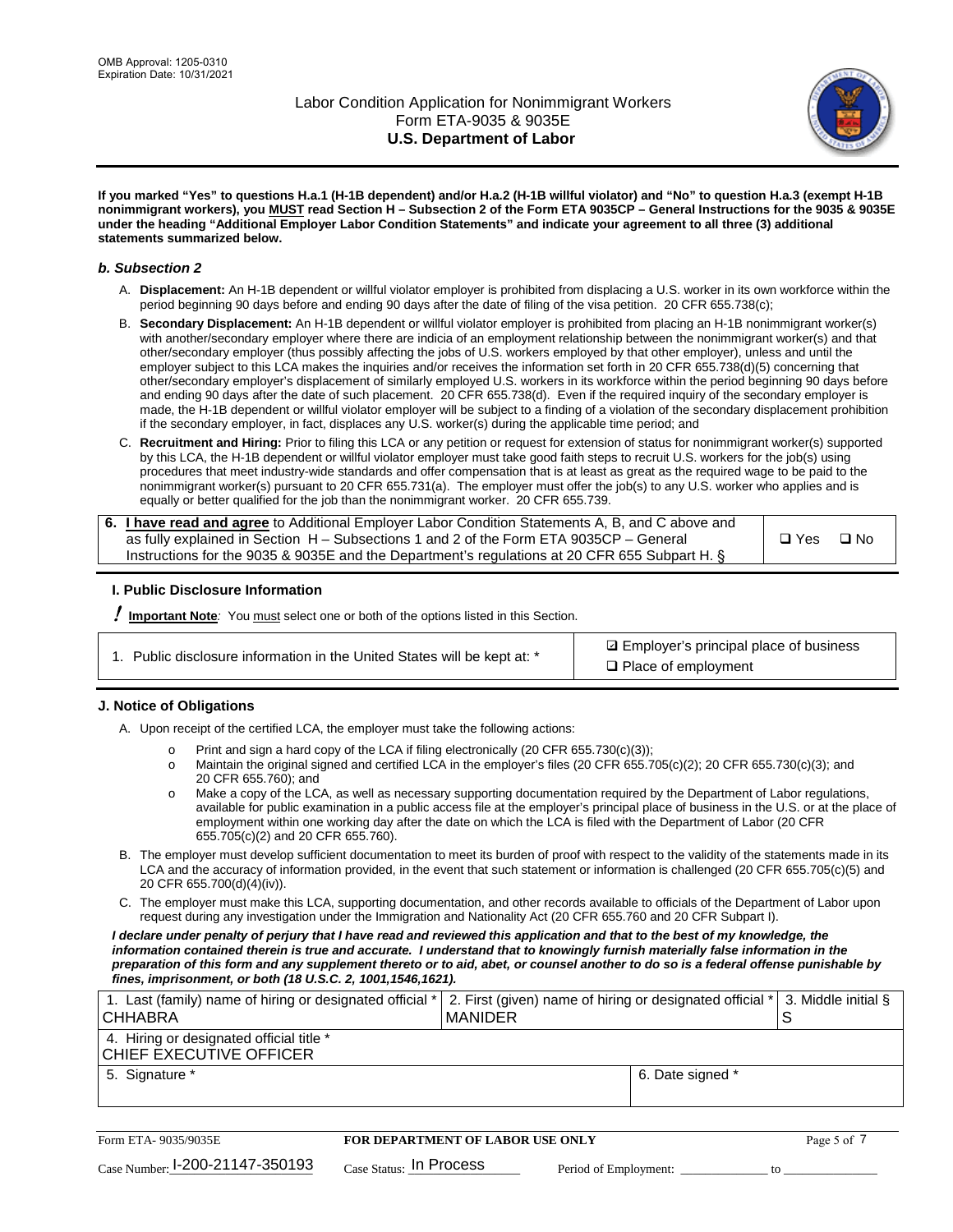

## **K. LCA Preparer**

**Important Note**: Complete this section if the preparer of this LCA is a person other than the one identified in either Section D (employer point of contact) or E (attorney or agent) of this application.

| 1. Last (family) name $\S$                                                                                 | 2. First (given) name § |                                  | 3. Middle initial |
|------------------------------------------------------------------------------------------------------------|-------------------------|----------------------------------|-------------------|
| AHLUWALIA                                                                                                  | <b>INDERJIT</b>         |                                  | S                 |
| 4. Firm/Business name §                                                                                    |                         |                                  |                   |
| THE AHLUWALIA FIRM                                                                                         |                         |                                  |                   |
| 5. E-Mail address §<br>INDER@AHLUWALIA-FIRM.COM                                                            |                         |                                  |                   |
| L. U.S. Government Agency Use (ONLY)                                                                       |                         |                                  |                   |
| By virtue of the signature below, the Department of Labor hereby acknowledges the following:               |                         |                                  |                   |
| This certification is valid from                                                                           | to                      |                                  |                   |
| Department of Labor, Office of Foreign Labor Certification                                                 |                         | Certification Date (date signed) |                   |
| I-200-21147-350193                                                                                         |                         | In Process                       |                   |
| Case number                                                                                                |                         | Case Status                      |                   |
| The Department of Labor is not the quaranter of the accuracy, truthfulness, or adocupay of a cortified LCA |                         |                                  |                   |

*The Department of Labor is not the guarantor of the accuracy, truthfulness, or adequacy of a certified LCA.*

## **M. Signature Notification and Complaints**

The signatures and dates signed on this form will not be filled out when electronically submitting to the Department of Labor for processing, but **MUST** be complete when submitting non-electronically. If the application is submitted electronically, any resulting certification **MUST** be signed *immediately upon receipt* from DOL before it can be submitted to USCIS for final processing.

Complaints alleging misrepresentation of material facts in the LCA and/or failure to comply with the terms of the LCA may be filed using the WH-4 Form with any office of the Wage and Hour Division, U.S. Department of Labor. A listing of the Wage and Hour Division offices can be obtained at www.dol.gov/whd. Complaints alleging failure to offer employment to an equally or better qualified U.S. worker, or an employer's misrepresentation regarding such offer(s) of employment, may be filed with the U.S. Department of Justice, Civil Rights Division, Immigrant and Employee Rights Section, 950 Pennsylvania Avenue, NW, # IER, NYA 9000, Washington, DC, 20530, and additional information can be obtained at www.justice.gov. Please note that complaints should be filed with the Civil Rights Division, Immigrant and Employee Rights Section at the Department of Justice only if the violation is by an employer who is H-1B dependent or a willful violator as defined in 20 CFR 655.710(b) and 655.734(a)(1)(ii).

## **N. OMB Paperwork Reduction Act** *(1205-0310)*

These reporting instructions have been approved under the Paperwork Reduction Act of 1995. Persons are not required to respond to this collection of information unless it displays a currently valid OMB control number. Your response is required to receive the benefit of consideration of your application. (Immigration and Nationality Act, Section 212(n) and (t) and 214(c)). Public reporting burden for this collection of information, which is to assist with program management and to meet Congressional and statutory requirements, is estimated to average 75 minutes per response, including the time to review instructions, search existing data sources, gather and maintain the data needed, and complete and review the collection of information.

Send comments regarding this burden estimate or any other aspect of this collection of information, including suggestions for reducing this burden, to the U.S. Department of Labor, Employment and Training Administration, Office of Foreign Labor Certification, 200 Constitution Ave., NW, Box PPII 12-200, Washington, DC, 20210. (Paperwork Reduction Project OMB 1205-0310.) **Do NOT send the completed application to this address.**

| Form ETA-9035/9035E               | <b>FOR DEPARTMENT OF LABOR USE ONLY</b> |                       | Page 6 of |
|-----------------------------------|-----------------------------------------|-----------------------|-----------|
| Case Number: $1-200-21147-350193$ | $_{\rm Case~S status:}$ In Process      | Period of Employment: |           |